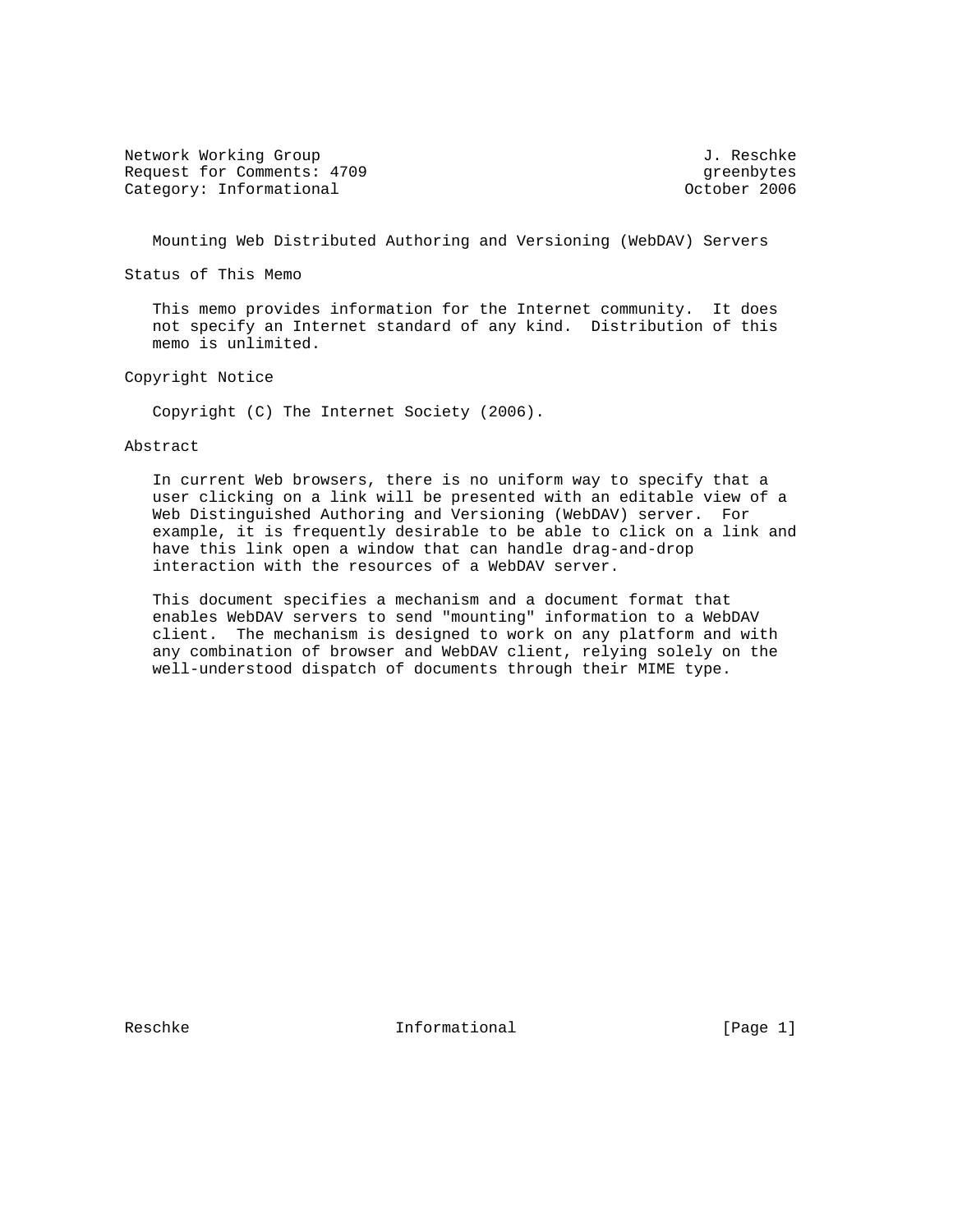Table of Contents

| 2.<br>$\mathcal{R}$                                 |  |
|-----------------------------------------------------|--|
|                                                     |  |
|                                                     |  |
|                                                     |  |
|                                                     |  |
|                                                     |  |
|                                                     |  |
|                                                     |  |
| 5 <sub>1</sub>                                      |  |
| б.                                                  |  |
|                                                     |  |
| 7 <sub>1</sub>                                      |  |
| 8.                                                  |  |
|                                                     |  |
|                                                     |  |
|                                                     |  |
|                                                     |  |
| A.1. Through HTML/CSS Extensions 10                 |  |
|                                                     |  |
|                                                     |  |
| B.1. Example Implementation for Webfolder Client 10 |  |
|                                                     |  |

### 1. Introduction

 By definition, a Web Distributed Authoring and Versioning (WebDAV) server ([RFC2518]) is an HTTP server as well ([RFC2616]). Most WebDAV servers can be (at least partly) operated from an HTML-based user interface in a web browser. However, it is frequently desirable to be able to switch from an HTML-based view to a presentation provided by a native WebDAV client, directly supporting the authoring features defined in WebDAV and related specifications.

 This document specifies a platform-neutral mechanism based on the dispatch of documents through their MIME type. For completeness, Appendix A lists other approaches that have been implemented in existing clients.

 For example, many educational institutions use WebDAV servers as a mechanism for sharing documents among students. Each student owns a separate collection structure on a WebDAV server, often called his/ her "locker". Ideally, when users click on a link in an HTML page provided by the university (perhaps by their university Web portal), an editable view of their locker will appear.

Reschke Informational [Page 2]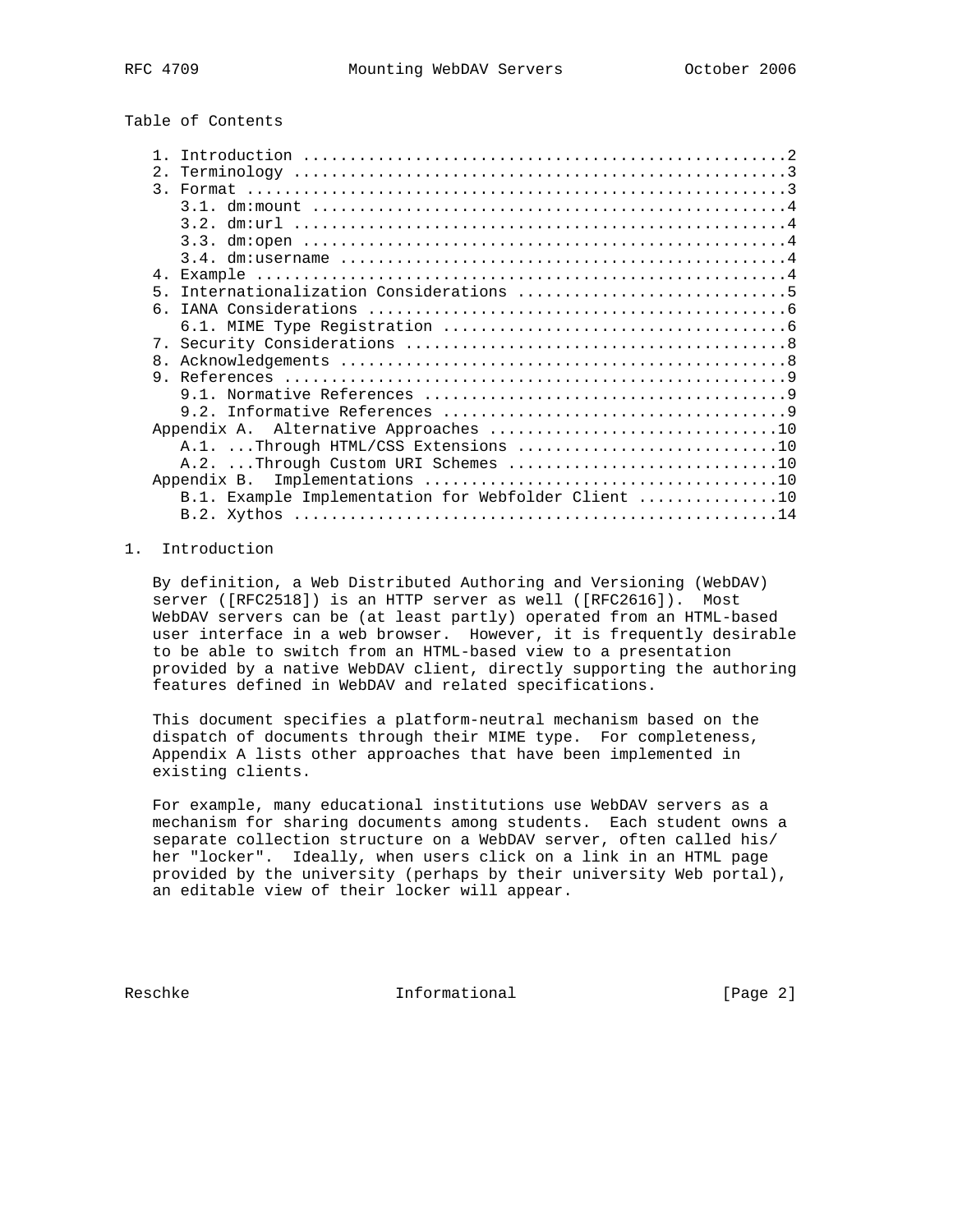2. Terminology

 The terminology used here follows that in the WebDAV Distributed Authoring Protocol specification [RFC2518].

 The key words "MUST", "MUST NOT", "REQUIRED", "SHALL", "SHALL NOT", "SHOULD", "SHOULD NOT", "RECOMMENDED", "MAY", and "OPTIONAL" in this document are to be interpreted as described in [RFC2119].

 This document uses XML DTD fragments ([XML]) as a purely notational convention. In particular:

- o Element names use the namespace "http://purl.org/NET/webdav/mount". When an XML element type in this namespace is referenced in this document outside of the context of an XML fragment, the string "dm:" will be prefixed to the element name.
- o Element ordering is irrelevant.
- o Extension elements/attributes (elements/attributes not already defined as valid child elements) may be added anywhere, except when explicitly stated otherwise.
- 3. Format

 A WebDAV mount request is encoded in a specific XML format ([XML]) with a well-defined MIME type (see Section 6.1). The MIME type allows user agents to dispatch the content to a handler specific to the system's WebDAV client.

 The elements defined below use the namespace "http://purl.org/NET/webdav/mount".

<!ELEMENT mount (url, open?, username?) >

 <!ELEMENT url (#PCDATA) > <!-- PCDATA value: scheme ":" hier-part, as defined in Section 3 of  $[RFC3986]$  -->

 <!ELEMENT open (#PCDATA) > <!-- PCDATA value: path, as defined in Section 3 of  $[RFC3986]$  -->

<!ELEMENT username (#PCDATA) >

Reschke Informational [Page 3]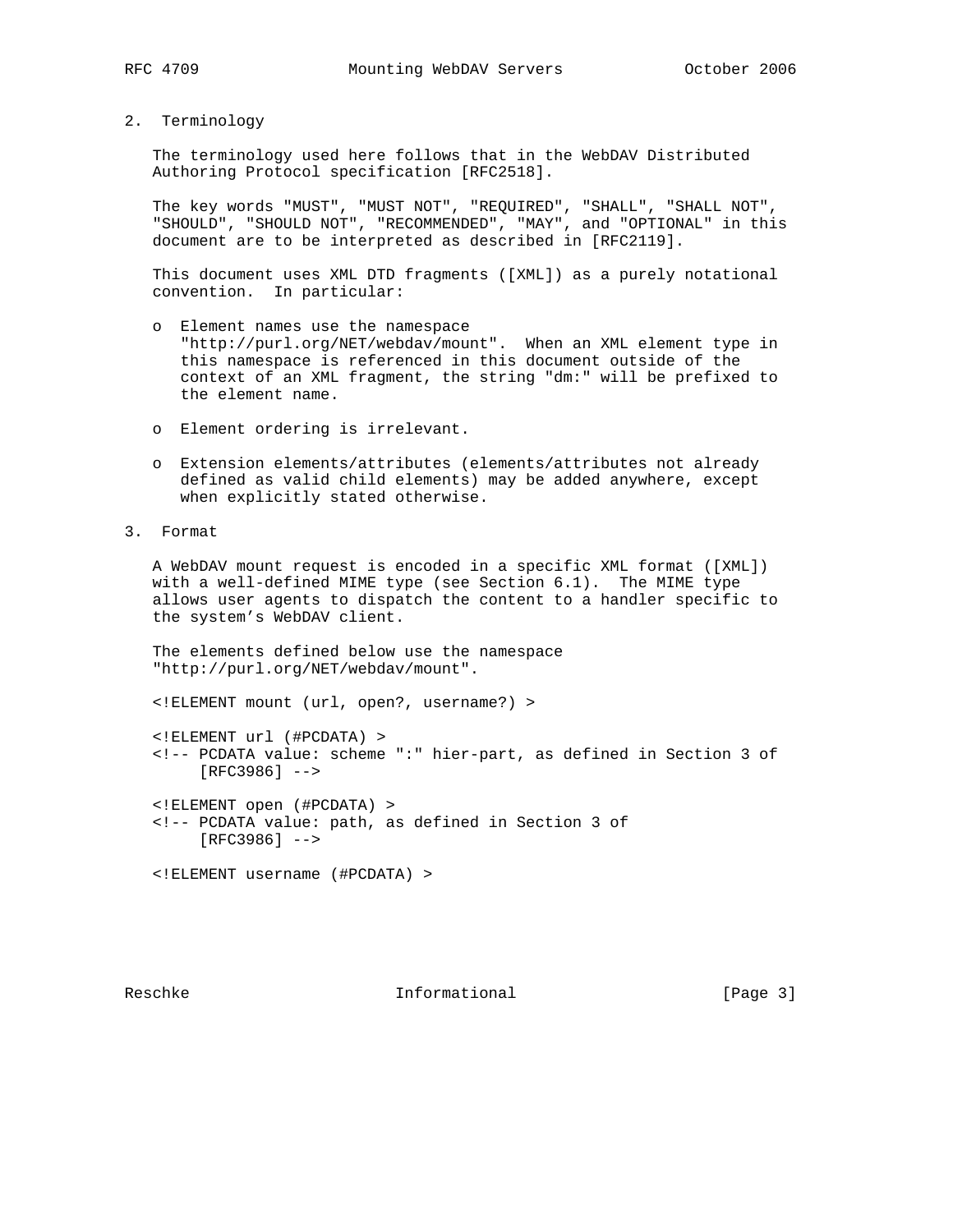## 3.1. dm:mount

 The <dm:mount> element acts as a container for all the remaining elements defined by this protocol.

3.2. dm:url

 The mandatory <dm:url> element provides the HTTP URL of the WebDAV collection that should be mounted by the client.

#### 3.3. dm:open

 The optional <dm:open> element instructs the client to display the specified child collection; its URL is computed by concatenating this element's value with the URL obtained from the <dm:url> (Section 3.2) element (see Section 7 for a discussion about why this element only supports displaying collections rather than opening arbitrary documents).

#### 3.4. dm:username

 The server can use the optional <dm:username> element to specify the name of the currently authenticated principal. A client can use this value to select a matching mount point (different users may have mounted the URL with different credentials under different local mount points) or to provide a meaningful default for authentication against the server. It is common that a browser and WebDAV client do not share HTTP connections, so including this information in the mount document increases usability.

 Implementation Note: If a <dm:username> element is present, public caching of the document should be disallowed. Thus, appropriate 'Vary' or 'Cache-Control' headers are needed in the server response.

### 4. Example

 In the example below, the client first retrieves a representation of a WebDAV collection using a generic Web browser (1). The returned HTML content contains a hyperlink that identifies the "davmount" document in the format defined in Section 3 (2). The user follows this link (3), which causes the server to return the "davmount" document to the user's browser (4). The browser in turn passes the content to the application that was registered to handle the "application/davmount+xml" MIME type, usually the default WebDAV client on the client's system.

Reschke Informational [Page 4]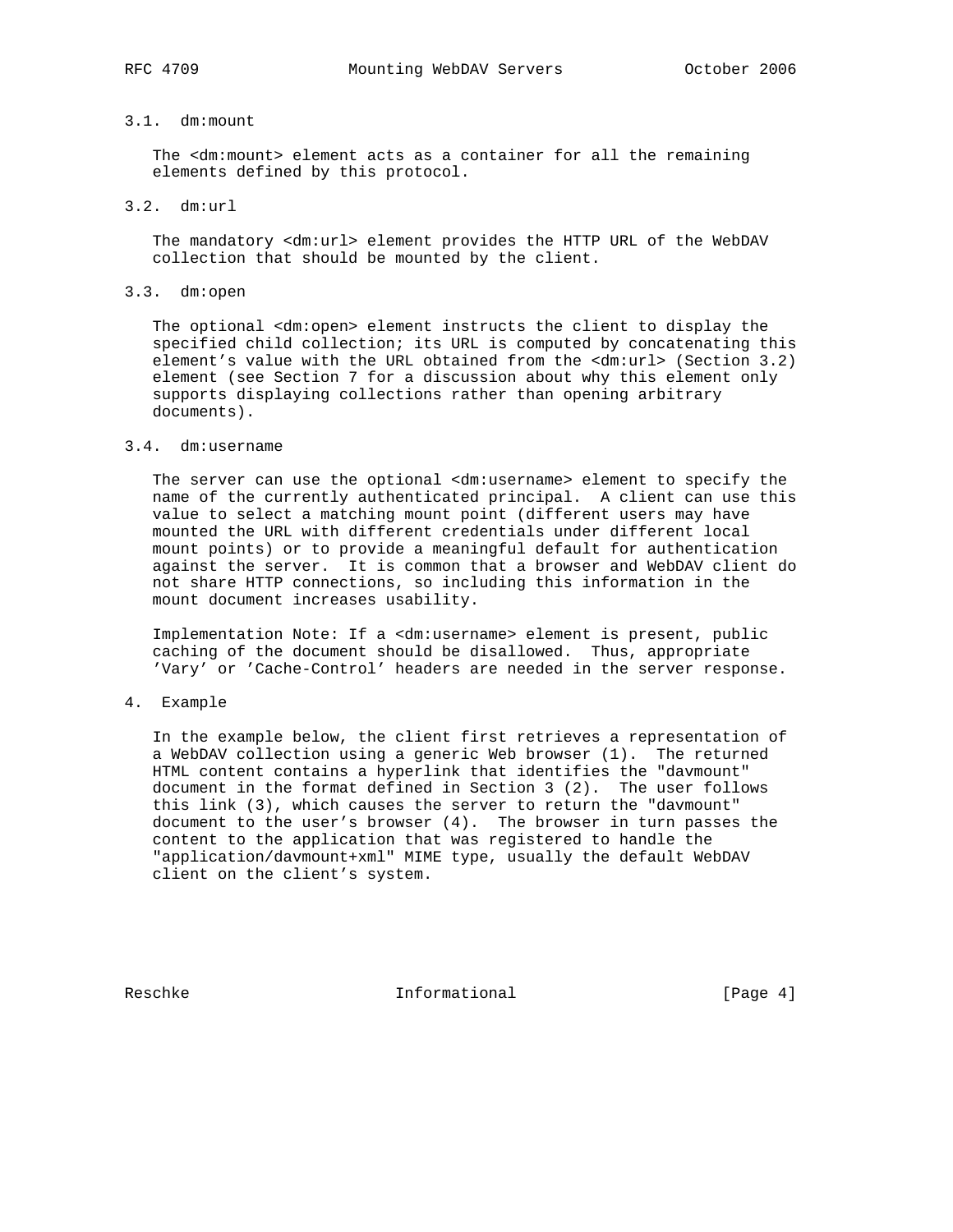```
 (1) Client retrieves representation of WebDAV collection "/user42/
  inbox/".
  GET /user42/inbox/ HTTP/1.1
  Host: www.example.com
  (2) Server returns representation.
  HTTP/1.1 200 OK
  Content-Type: text/html
  Content-Length: xxx
..
  <a href="?action=davmount">View this collection in your
  WebDAV client</a>
   ..
  (note that the example shows only that part of the HTML page that
  contains the relevant link)
  (3) Client follows link to "davmount" document
  GET /user42/inbox/?action=davmount HTTP/1.1
  Host: www.example.com
  (4) Server returns "davmount" document
  HTTP/1.1 200 OK
  Content-Type: application/davmount+xml
  Content-Length: xxx
  Cache-Control: private
  <dm:mount xmlns:dm="http://purl.org/NET/webdav/mount">
    <dm:url>http://www.example.com/user42/</dm:url>
     <dm:open>inbox/</dm:open>
  </dm:mount>
```

```
5. Internationalization Considerations
```
 This document does not introduce any new internationalization considerations beyond those discussed in [RFC2518], Section 16.

Reschke Informational [Page 5]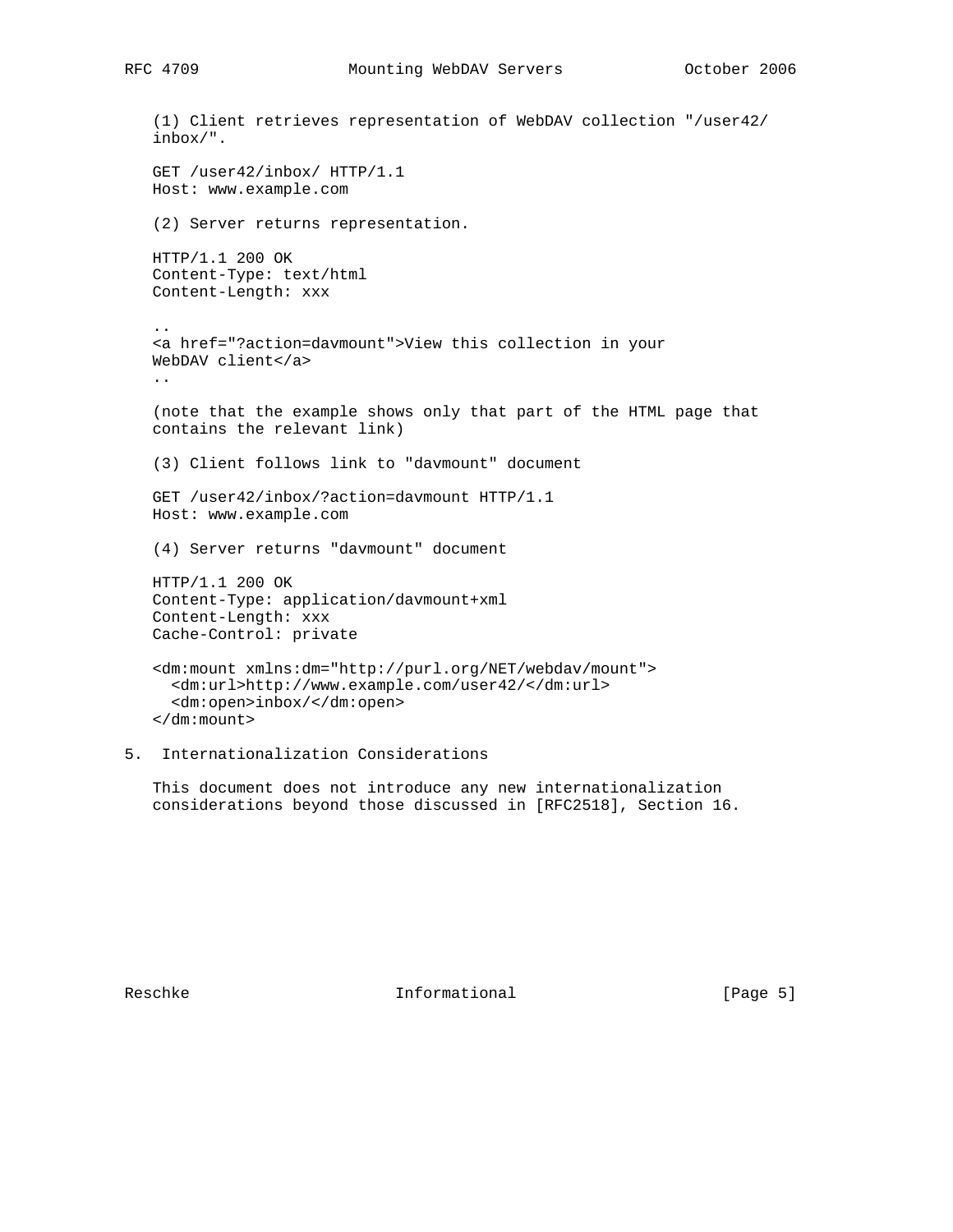## 6. IANA Considerations

#### 6.1. MIME Type Registration

Type name:

application

Subtype name:

davmount+xml

Required parameters:

none

Optional parameters:

 "charset": This parameter has identical semantics to the charset parameter of the "application/xml" media type as specified in [RFC3023].

Encoding considerations:

 Identical to those of "application/xml" as described in [RFC3023], Section 3.2.

Security considerations:

 As defined in this specification. In addition, as this media type uses the "+xml" convention, it shares the same security considerations as described in [RFC3023], Section 10.

Interoperability considerations:

There are no known interoperability issues.

Published specification:

This specification.

Applications that use this media type:

SAP Netweaver Knowledge Management, Xythos Drive.

Reschke Informational [Page 6]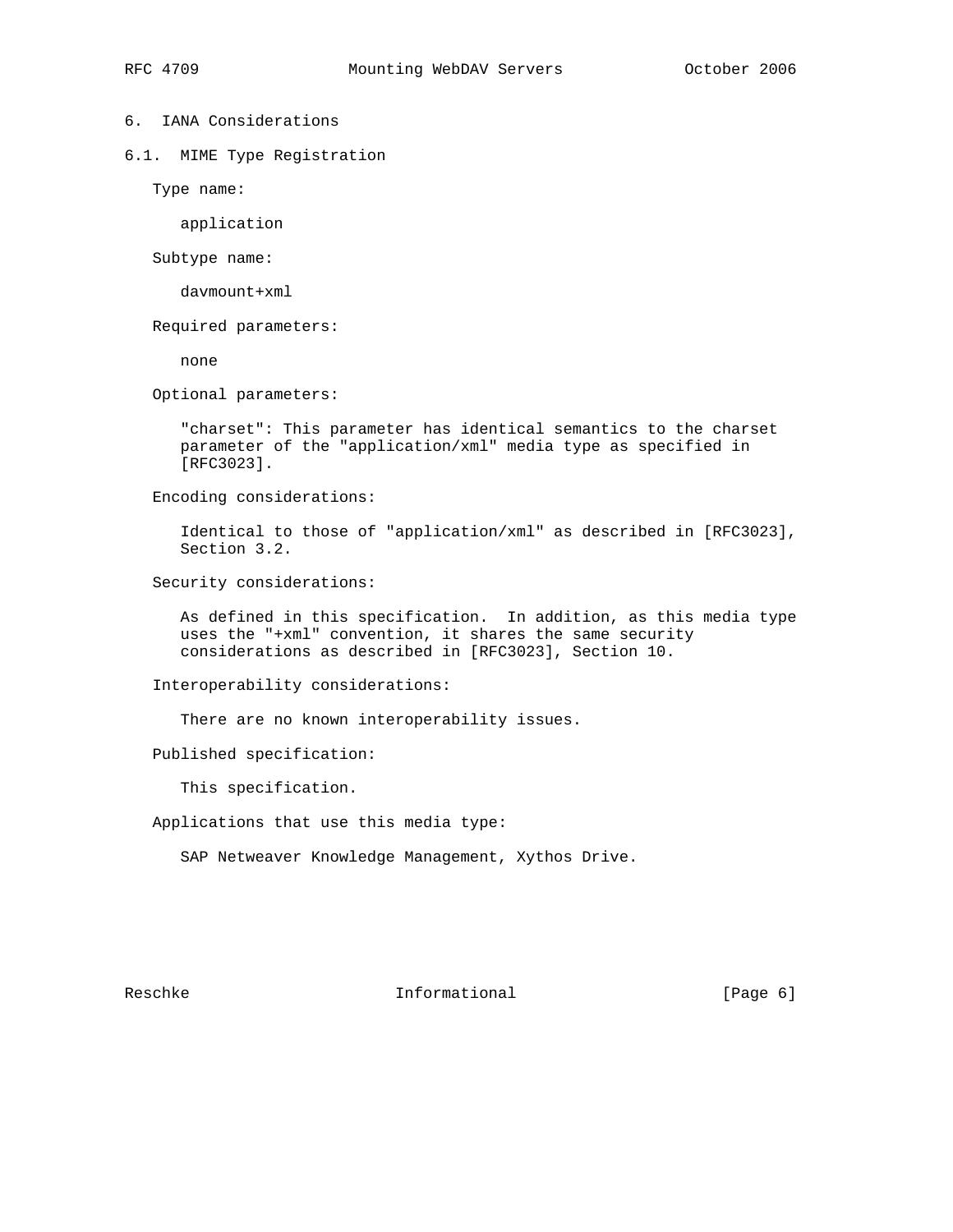```
 Additional information:
   Magic number(s):
      As specified for "application/xml" in [RFC3023], Section 3.2.
   File extension(s):
      .davmount
   Fragment identifiers:
      As specified for "application/xml" in [RFC3023], Section 5.
   Base URI:
      As specified in [RFC3023], Section 6.
   Macintosh file type code(s):
      TEXT
Person & email address to contact for further information:
   Julian Reschke <julian.reschke@greenbytes.de>
Intended usage:
   COMMON
Restrictions on usage:
   None.
Author:
   Julian Reschke
Change controller:
   IESG
```
Reschke Informational [Page 7]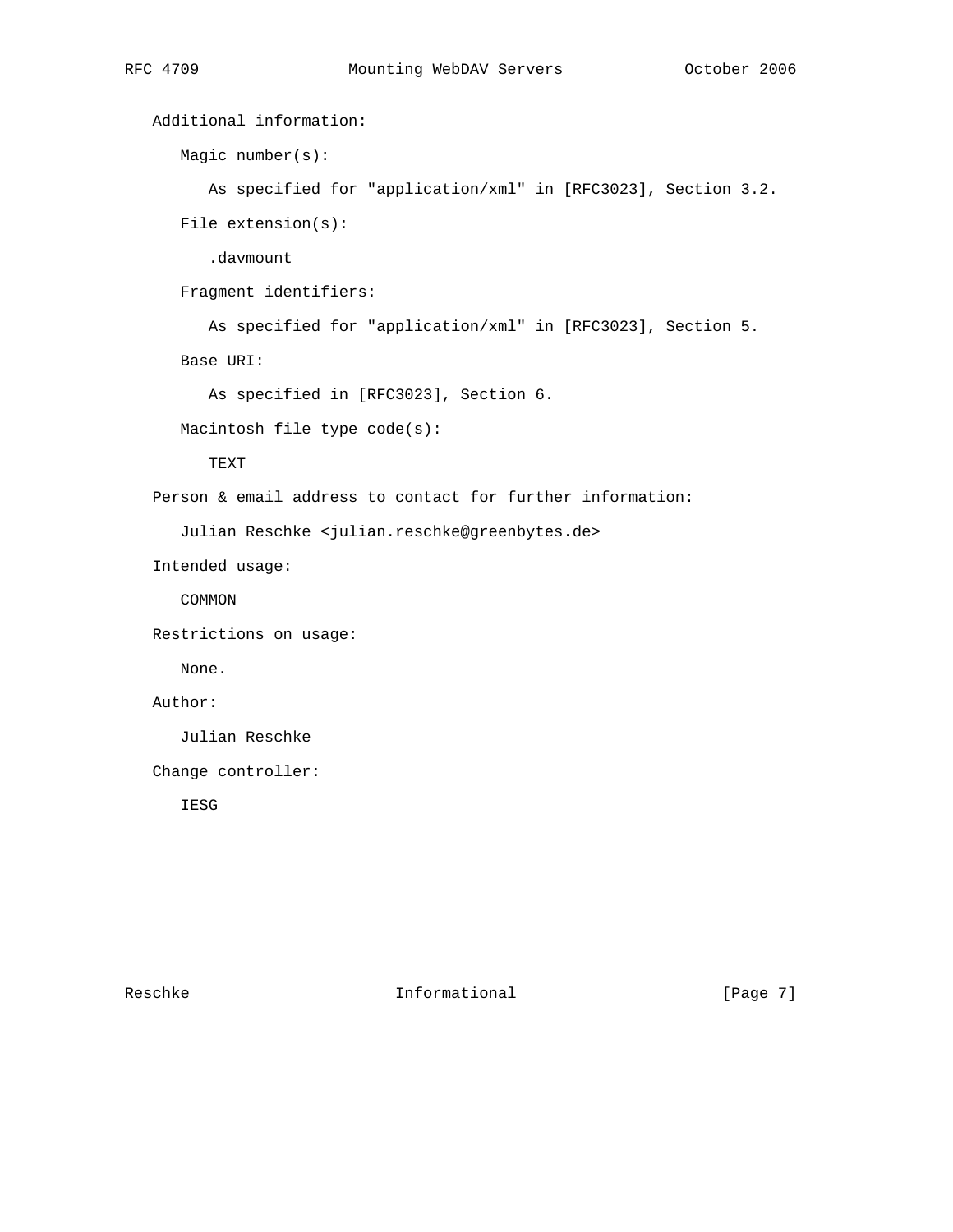## 7. Security Considerations

 All security considerations connected to HTTP/WebDAV and XML apply for this specification as well, namely, [RFC2518] (Section 17) and [RFC3470] (Section 7).

 In addition, client implementers must be careful when implementing the <dm:open> element (see Section 3.3). It MUST NOT be used to initiate any action beyond displaying the contents of a WebDAV collection (supporting "opening" documents could be abused to trick a user into letting the operating system's shell execute arbitrary content, possibly running it as an executable program).

 The OPTIONAL <dm:username> element defined in Section 3.4 allows the inclusion of user names into mount documents. However in some cases, user name information is considered to be security sensitive. Should this be the case, parties generating mount documents are advised to either not to include user names, or to use access control to restrict access to the information as desired.

### 8. Acknowledgements

 This document has benefited from thoughtful discussion by Emile Baizel, Spencer Dawkins, Lisa Dusseault, Stefan Eissing, Joe Gregorio, Michal Gregr, Russ Housley, Jim Luther, Jaroslav Mazanec, and Jim Whitehead.

Reschke Informational [Page 8]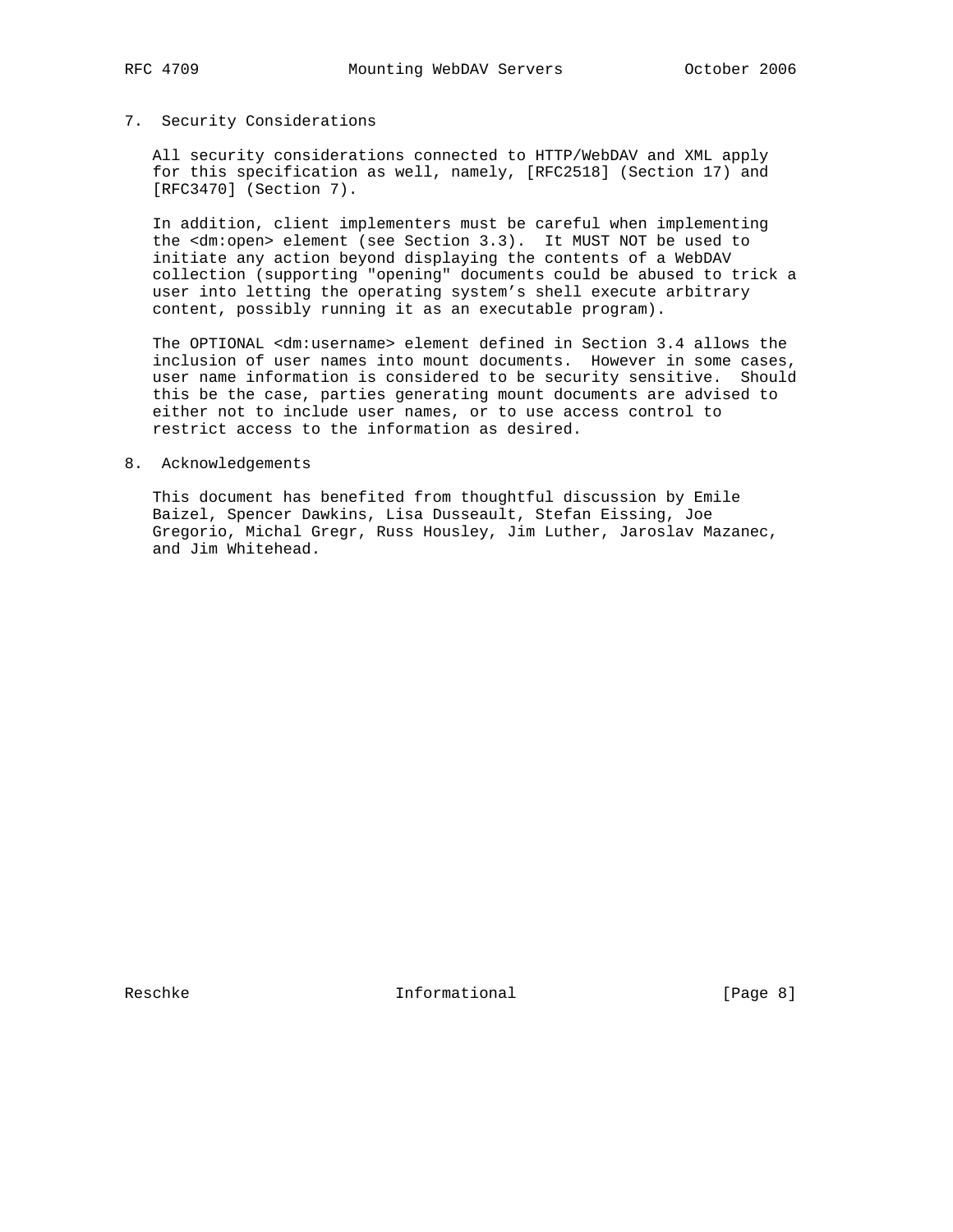## 9. References

- 9.1. Normative References
	- [RFC2119] Bradner, S., "Key words for use in RFCs to Indicate Requirement Levels", BCP 14, RFC 2119, March 1997.
	- [RFC2518] Goland, Y., Whitehead, E., Faizi, A., Carter, S., and D. Jensen, "HTTP Extensions for Distributed Authoring -- WEBDAV", RFC 2518, February 1999.
	- [RFC2616] Fielding, R., Gettys, J., Mogul, J., Frystyk, H., Masinter, L., Leach, P., and T. Berners-Lee, "Hypertext Transfer Protocol -- HTTP/1.1", RFC 2616, June 1999.
	- [RFC3023] Murata, M., St.Laurent, S., and D. Kohn, "XML Media Types", RFC 3023, January 2001.
	- [RFC3986] Berners-Lee, T., Fielding, R., and L. Masinter, "Uniform Resource Identifier (URI): Generic Syntax", STD 66, RFC 3986, January 2005.
	- [XML] Bray, T., Paoli, J., Sperberg-McQueen, C., Maler, E., and F. Yergeau, "Extensible Markup Language (XML) 1.0 (Fourth Edition)", W3C REC-xml-20060816, August 2006, <http://www.w3.org/TR/2006/REC-xml-20060816>.
- 9.2. Informative References
	- [RFC3470] Hollenbeck, S., Rose, M., and L. Masinter, "Guidelines for the Use of Extensible Markup Language (XML) within IETF Protocols", RFC 3470, BCP 70, January 2003.
	- [WEBARCH] Walsh, N. and I. Jacobs, "Architecture of the World Wide Web, Volume One", W3C REC-webarch-20041215, December 2004, <http://www.w3.org/TR/2004/REC-webarch-20041215/>.

Reschke Informational [Page 9]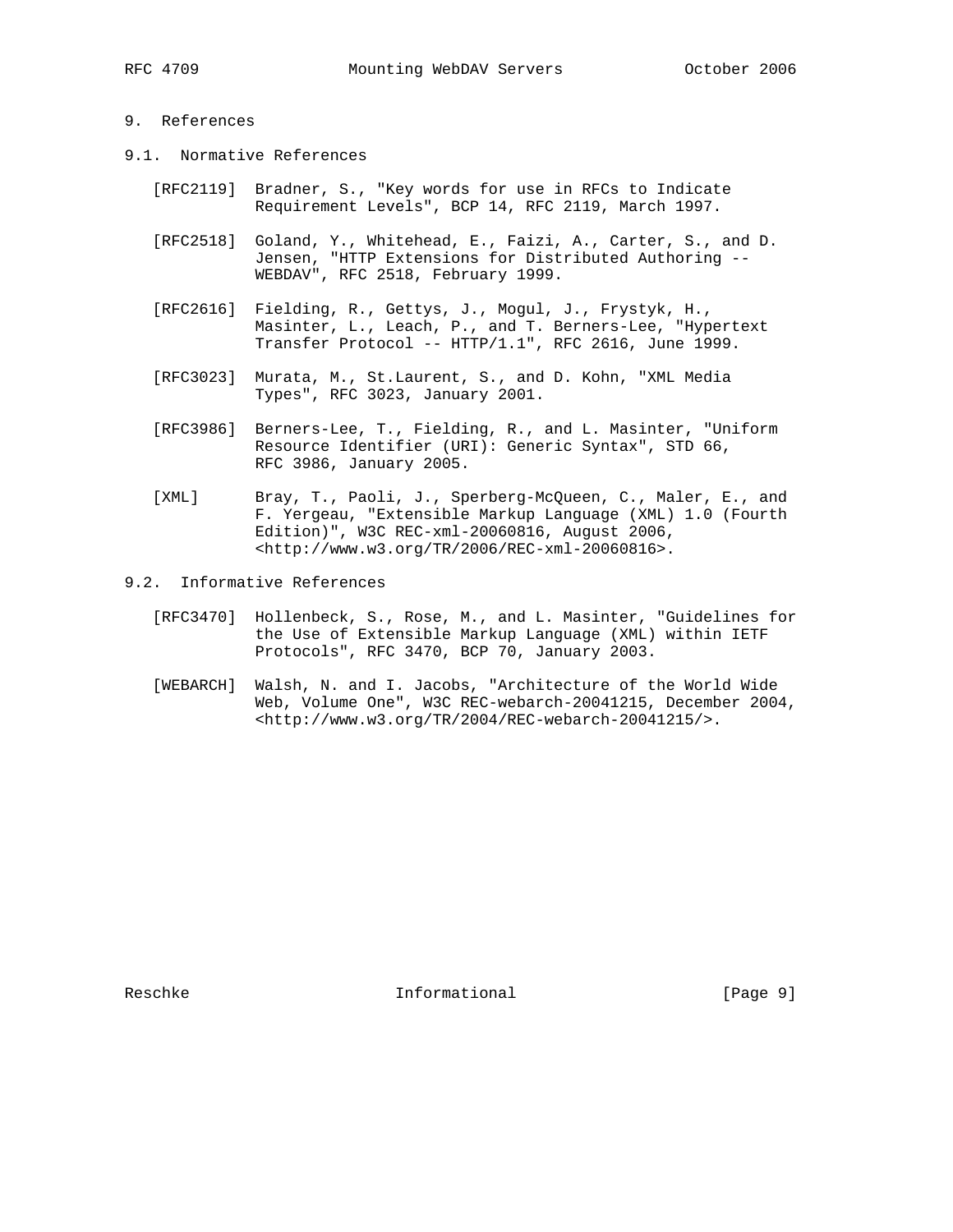Appendix A. Alternative Approaches

A.1. ...Through HTML/CSS Extensions

 Microsoft Internet Explorer implements a Cascading Style Sheet (CSS) extension that allows switching to its own WebDAV client ("Webfolder", see <http://msdn.microsoft.com/workshop/author/ behaviors/reference/behaviors/anchor.asp>). However, at the time of this writing, this extension was not implemented by any other user agent.

A.2. ...Through Custom URI Schemes

 The "kio" library of the "K Desktop Enviroment" (<http://www.kde.org/>) uses the URI scheme "webdav" to dispatch to the system's WebDAV client. This URI scheme is not registered, nor is it supported on other platforms. Furthermore, the W3C's "Architecture of the World Wide Web, Volume One" explicitly advises against defining new schemes when existing schemes can be used:

 A specification SHOULD reuse an existing URI scheme (rather than create a new one) when it provides the desired properties of identifiers and their relation to resources.

(See [WEBARCH], Section 2.4.)

Appendix B. Implementations

B.1. Example Implementation for Webfolder Client

 The figure below shows a sample implementation of a dispatcher for the application/davmount+xml datatype, suited for Win32 systems and the Microsoft "Webfolder" client.

```
 // sample implementation of application/davmount+xml
// dispatcher for Windows Webfolder client
//
// to install/uninstall:
// wscript davmount.js
//
// to open the webfolder:
// wscript davmount.js filename
// (where filename refers to an XML document with MIME type
// application/davmount+xml)
var EXTENSION = ".davmount";
var MIMETYPE = "application/davmount+xml";
```

```
 var REGKW = "WebDAV.mount";
```
Reschke Informational [Page 10]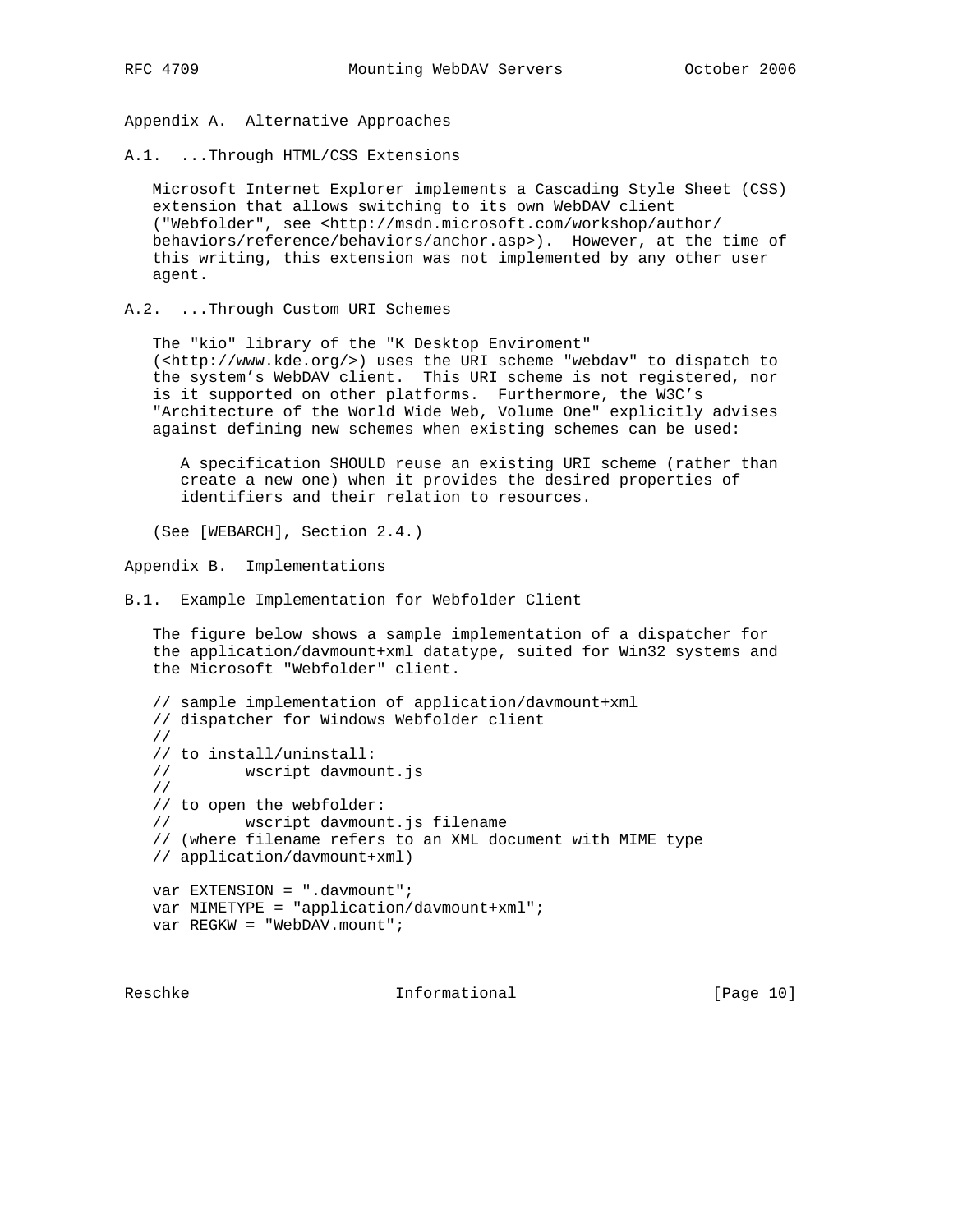```
 var NS = "xmlns:m='http://purl.org/NET/webdav/mount";
// remove keys/entries from the registry
function regdel(shell, key) {
 try {
   var x = shell.RegRead(key);
   try {
     shell.RegDelete(key);
    }
   catch(e) {
     WScript.Echo("Error removing key " + key + ": " + e);
    }
  }
  catch(e) {
   // entry not present
  }
}
// methods for registering/unregistering the handler
function install() {
 var WshShell = new ActiveXObject("WScript.Shell");
 if (WshShell == null) {
    WScript.Echo("Couldn't instantiate WScript.Shell object");
   return 2;
  }
  var fso = new ActiveXObject("Scripting.FileSystemObject");
 var RegExt = "HKCR\\" + EXTENSION + "\\";
  var RegMimeType = "HKCR\\MIME\\DataBase\\Content Type\\"
   + MIMETYPE + "\\";
 var RegKw = "HKCR\\" + REGKW + "\\";
  var extension = null;
  try {
   extension = WshShell.RegRead(RegMimeType + "Extension");
  }
  catch (e) {
  }
 if (extension == null) {
    var but = WshShell.popup("Install the dispatcher for mime type "
      + MIMETYPE + "?", 0, MIMETYPE + " installation", 4);
```
Reschke **Informational** [Page 11]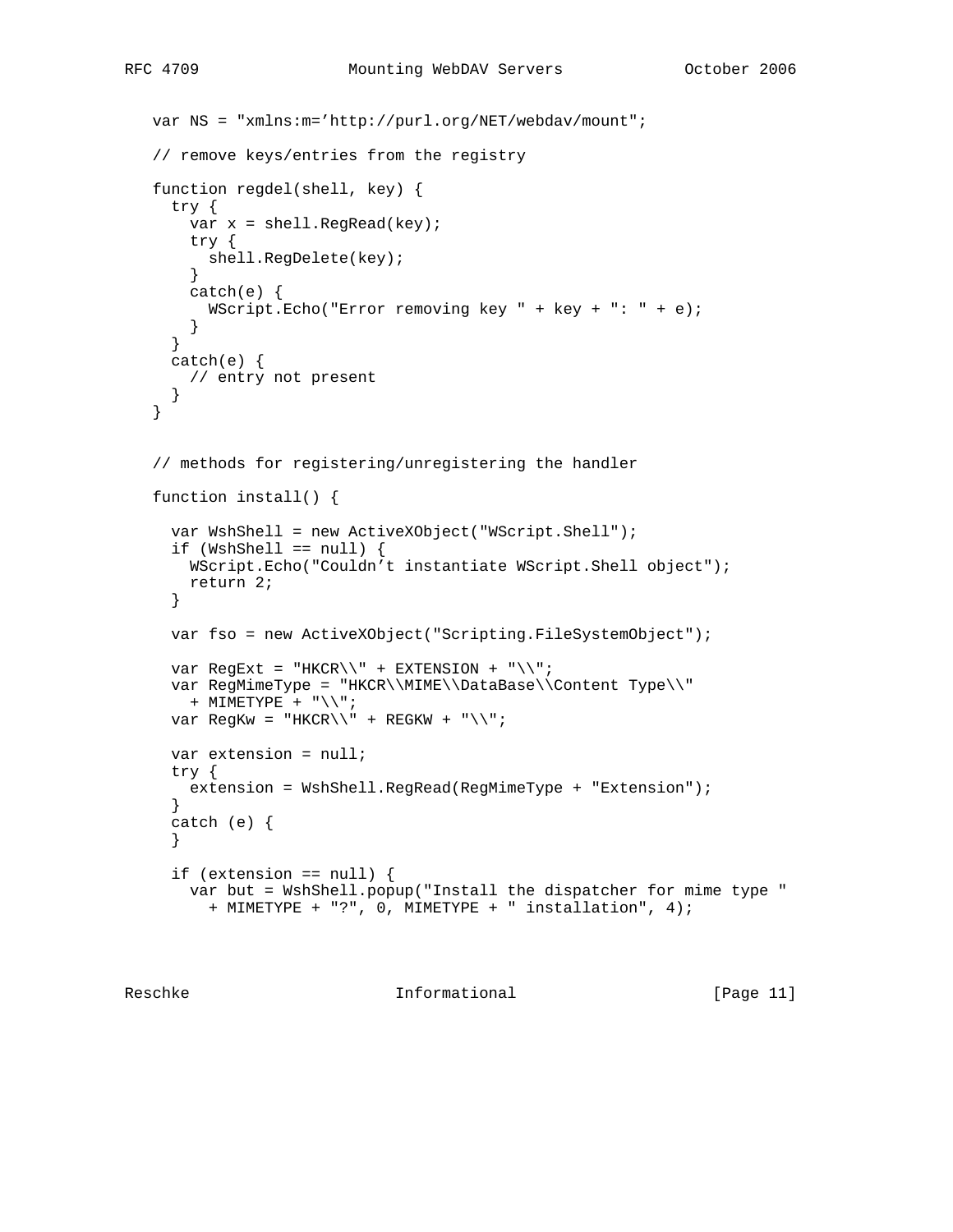```
if (but == 6) {
    try {
      WshShell.RegWrite(RegExt, REGKW);
      WshShell.RegWrite(RegExt + "Content Type", MIMETYPE);
      WshShell.RegWrite(RegMimeType + "Extension", EXTENSION);
      WshShell.RegWrite(RegKw, "WebDAV Mount Request");
      WshShell.RegWrite(RegKw + "DefaultIcon\\",
        "shell32.dll,103");
      var path = fso.getAbsolutePathName("davmount.js");
      WshShell.RegWrite(RegKw + "shell\\open\\command\\",
        "%SystemRoot%\\system32\\wscript.exe /nologo \""
        + path + "\" \"%1\"", "REG_EXPAND_SZ");
    }
    catch (e) {
     WScript.Echo("Error writing to registry");
     return 1;
    }
   return 0;
  }
 else {
   return 1;
  }
}
else {
 var but = WshShell.popup("Remove the dispatcher for mime type "
    + MIMETYPE + "?", 0, MIMETYPE + " installation", 4);
if (but == 6) {
   regdel(WshShell, RegExt + "Content Type");
   regdel(WshShell, RegExt);
   regdel(WshShell, RegKw + "shell\\open\\command\\");
   regdel(WshShell, RegKw + "DefaultIcon\\");
   regdel(WshShell, RegKw);
   regdel(WshShell, RegMimeType + "Extension");
   regdel(WshShell, RegMimeType);
   return 0;
  }
```
else {

 } } }

return 1;

 // install/uninstall WScript.Quit(install());

if (WScript.Arguments.length == 0) {

Reschke Informational [Page 12]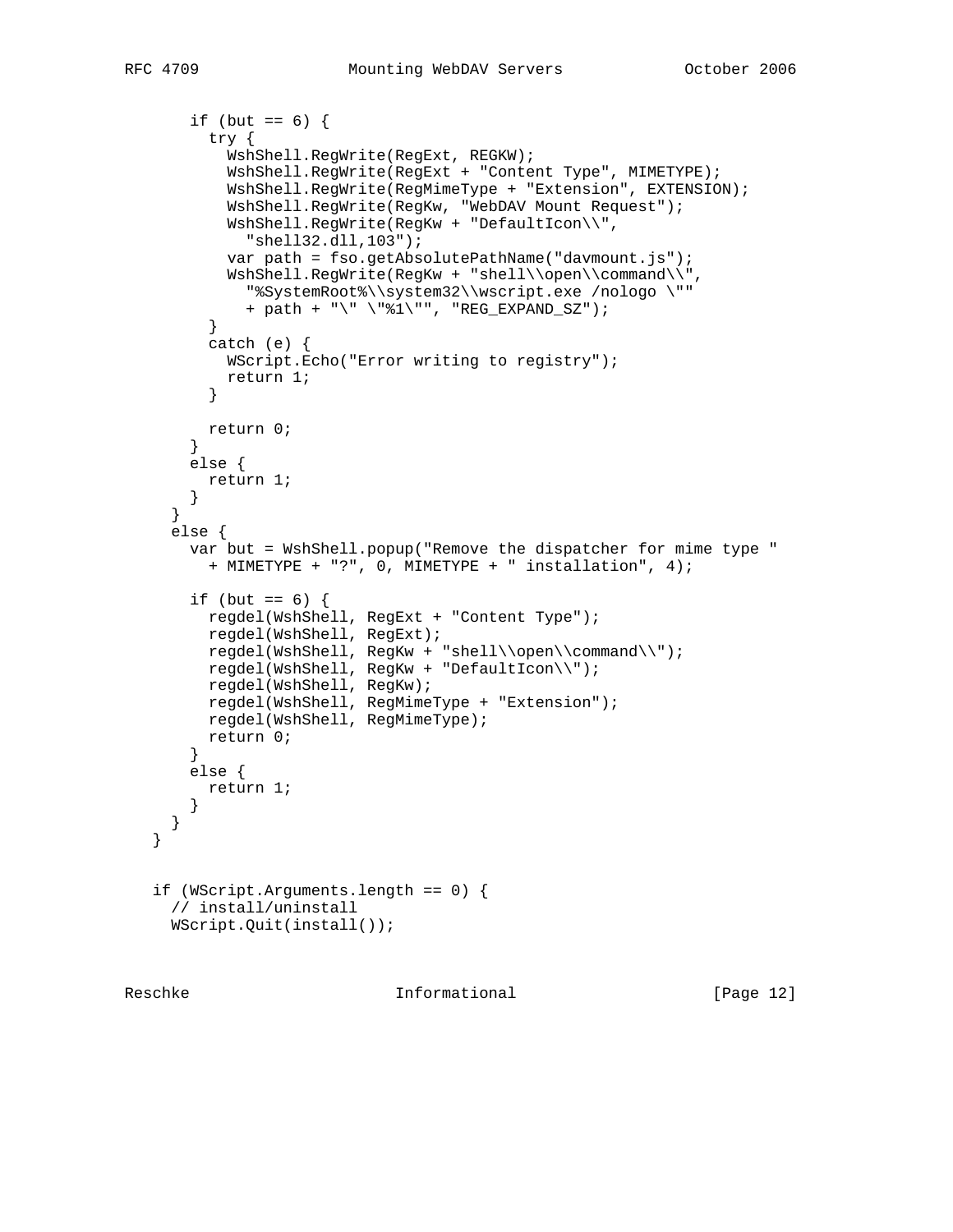```
 }
else {
 // try to invoke Webfolder
 var inp = new ActiveXObject("MSXML2.DOMDocument");
 var furi = encodeURI(WScript.Arguments(0));
 if (! inp.load(furi)) {
   WScript.Echo("Can't read from '"
      + WScript.Arguments(0) + "'!");
   WScript.Quit(2);
  }
  inp.setProperty("SelectionLanguage", "XPath");
  inp.setProperty("SelectionNamespaces",
    "xmlns:m='http://purl.org/NET/webdav/mount'");
 var n1 = inp.selectSingleNode("/m:mount/m:url");
 var n2 = inp.selectSingleNode("/m:mount/m:open");
if (n1 == null) {
   WScript.Echo("<url> element missing.");
   WScript.Quit(2);
  }
 var ie = new ActiveXObject("InternetExplorer.Application");
  ie.Navigate("about:blank");
 var doc = ie.Document;
 var folder = doc.createElement("span");
 folder.addBehavior("#default#httpFolder");
 var result = folder.navigate(n1.text +
                (n2 == null ? " " : n2.text)); // close the window again when there was no <open> element
 if (n2 == null) ie. Quit();
  if (result != "OK") {
    if (result == "PROTOCOL_NOT_SUPPORTED") {
```

```
 WScript.Echo("This site doesn't seem to support WebDAV.");
   WScript.Quit(1);
  }
 else {
    WScript.Echo("Unexpected status: " + result);
    WScript.Quit(2);
  }
}
```
Reschke Informational [Page 13]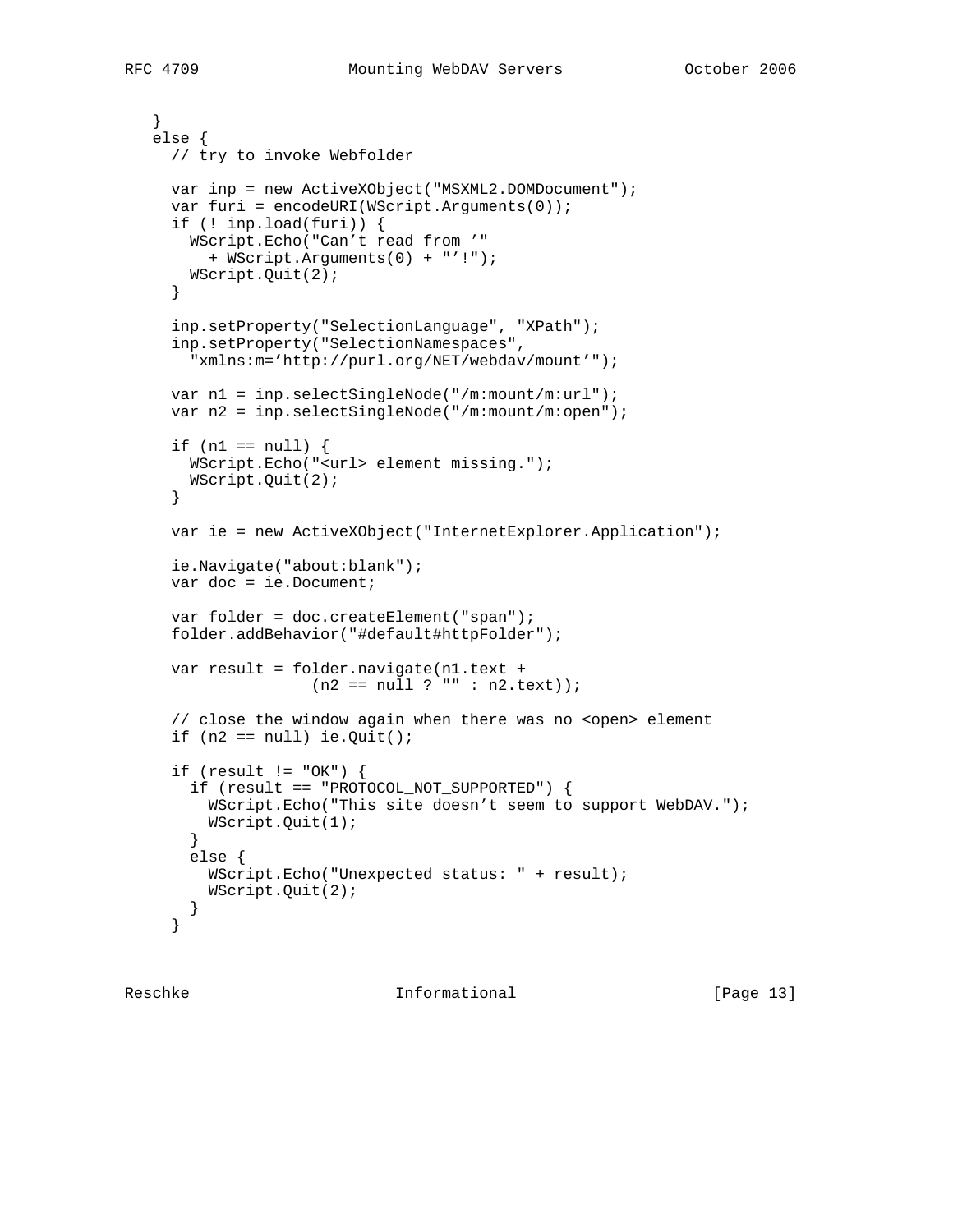}

# B.2. Xythos

 The "Xythos Drive" WebDAV client for WebDAV supports this specification starting with version 4.4.

Author's Address

 Julian F. Reschke greenbytes GmbH Hafenweg 16 Muenster, NW 48155 Germany

 Phone: +49 251 2807760 Fax: +49 251 2807761 EMail: julian.reschke@greenbytes.de URI: http://greenbytes.de/tech/webdav/

Reschke Informational [Page 14]